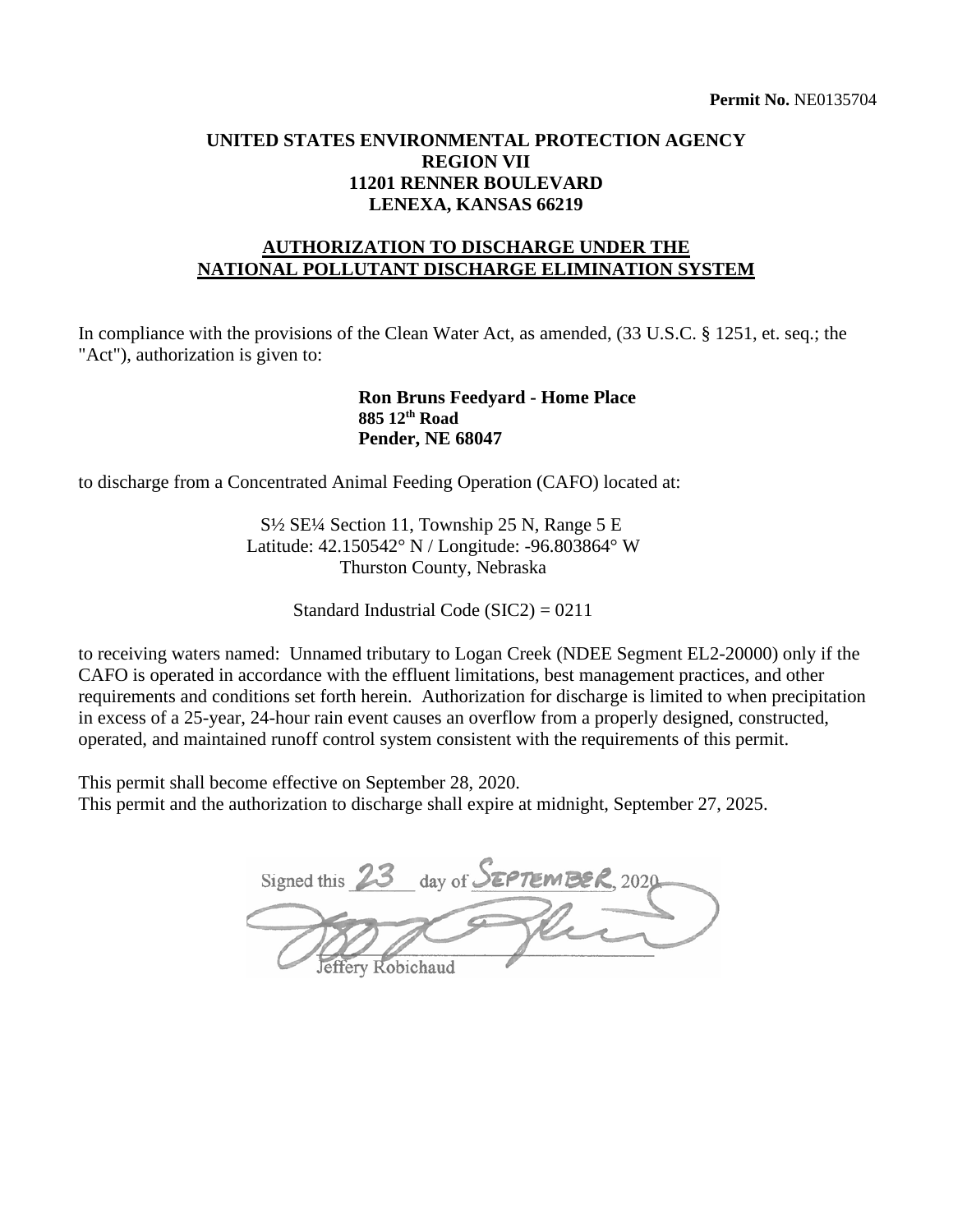#### **PART I. EFFLUENT LIMITATIONS AND STANDARDS**

#### **A. Facility Description**

 **Ron Bruns Feedyard - Home Place** is a Concentrated Animal Feeding Operation (CAFO) with approximately 26 acres of open lot pens that are used for the feeding of up to 3,000 head of beef cattle. to the runoff holding pond. The runoff holding pond has a capacity of approximately **17 acre feet or 5,531,779 gallons**. Solid manure scrapped from the pens, solids removed from the debris basins, and the contents of the holding pond are to be applied to the land application areas in accordance with the CAFO's Nutrient Management Plan ("NMP"). Ron Bruns Feedyard - Home Place has **1,256 acres**  Runoff from the open lot pens and approximately 6.9 acres of other contributing drainage area is directed available for manure application but may also transfer manure to other recipients in any given year.

## **B. Effluent Limitations and Standards**

#### **1. Technology-based Effluent Limitations and Standards - Production Area**

**There must be no discharge of manure, litter, or process wastewater pollutants into waters of the United States from the production area except as provided in paragraphs 1(a) (i) and (ii) of this section.** 

 (a) **Overflow Discharge** - Whenever precipitation causes an overflow of manure, litter, or process wastewater, pollutants in the overflow may be discharged into waters of the United States provided:

- (i) The production area is properly designed, constructed, operated, and maintained to contain all manure, litter, and process wastewater including the runoff and direct precipitation from the 25-year, 24-hour rainfall event for the location of the CAFO; and
- (ii) The production area is being operated in accordance with the applicable terms and conditions of this permit.

#### **2. Holding Pond Capacity and Operation**

 The Permittee shall, at a minimum, provide adequate storage of all manure, litter, and process wastewater, length of time between land applications or offsite transfers of the manure, litter, or process wastewater. including runoff that has come into contact with animal waste, for a period of no less than the maximum

#### **Table 1 – Operating Level Requirements\***

| <b>Wastewater Retention Structure</b> | Must Pump Level* | <b>Winter Pump Down Level*</b> |
|---------------------------------------|------------------|--------------------------------|
| <b>Holding Pond</b>                   | 6.0 feet         | <b>3.0 feet</b>                |

 \* The must pump level and start pump level listed in NMP are the same for Holding Pond. The must pump level and winter pump down level are shown in vertical feet from the bottom of the holding pond.

 winter months to provide the capacity indicated by the "Winter Pump Down" level. Capacity of the pumping system shall be adequate to land apply the runoff from the 25-year, 24-hour precipitation event over a period not to exceed 14 days. The holding pond shall be dewatered prior to the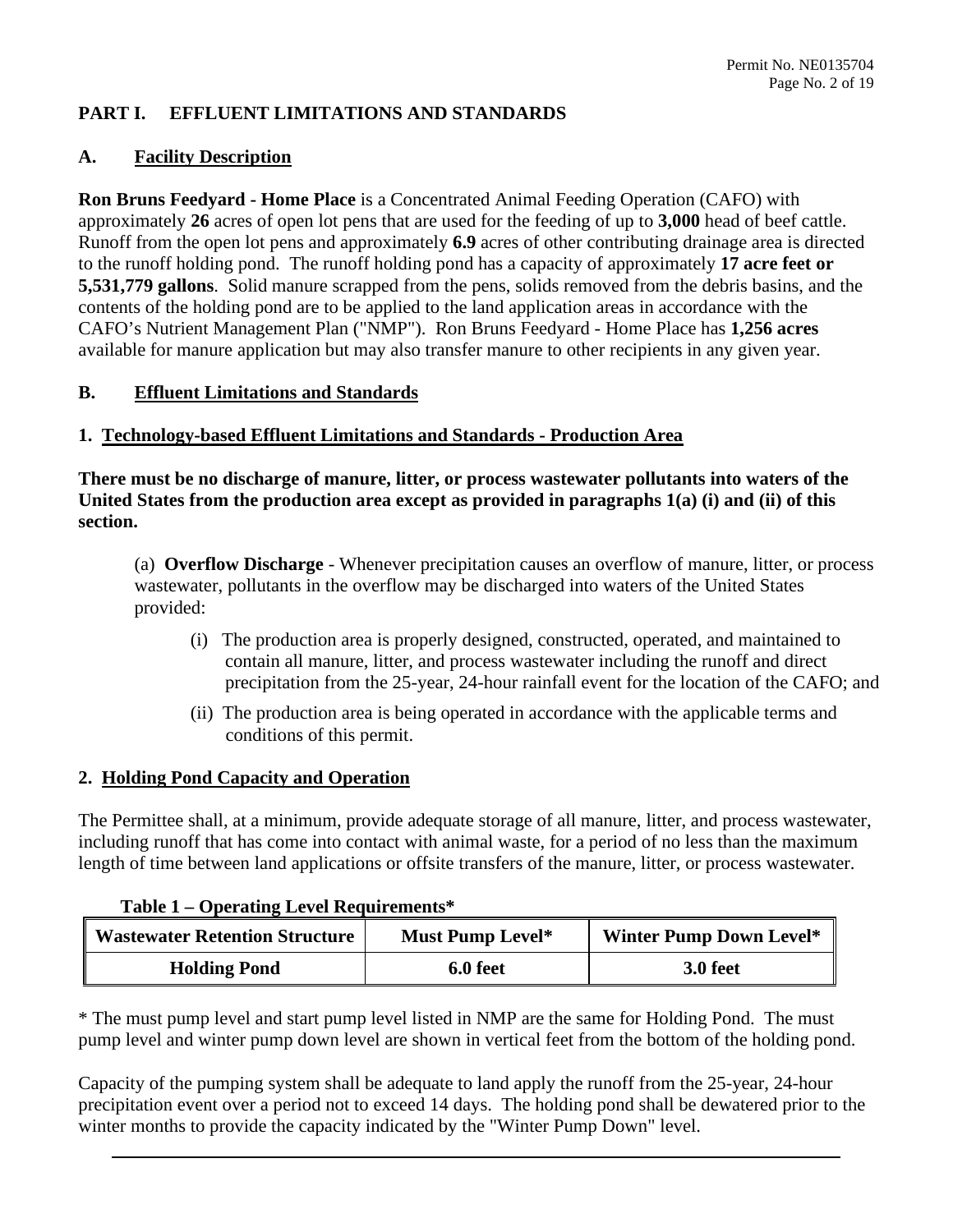For each day when the water level in the holding pond is above the "Must Pump" operating level, the Permittee shall maintain documentation of 1) land application procedures and information as required in this permit, or 2) the soil and/or weather conditions that made that particular day unsuitable as a dewatering day (see permit definitions).

## **3. Solid Wastes**

 Sludge or solids shall be removed from the retention structure(s) whenever the sludge accumulation exceeds the required operating level specified in Table 1. The Permittee shall not stockpile livestock material is utilized. waste in a location where it is likely to impact waters of the United States. Stockpiles shall be managed as necessary by use of cover material, diking, or other means to prevent a discharge until the stockpile

Sludge or solids shall not be allowed to accumulate such that it cannot be disposed of agronomically as provided in the NMP.

#### **4. Markers and Measurements**

Daily precipitation shall be recorded from a rain gauge that is kept on site and properly maintained.

 sludge depths in increments of one foot. Permanent markers must be made of durable material and must Maintenance of a permanent marker (staff gauge or marking device) is required to measure the liquid and be permanently fixed and reference a permanently fixed benchmark or fixed elevation reference point adjacent to, and outside of, the waste containment area.

#### **5. Additional Measures and Records for Production Area**

The Permittee must implement the following additional measures.

#### (a) **Visual Inspections**

- (i) Weekly inspections of all storm water diversion devices, runoff diversion structures, and devices channeling contaminated storm water to debris basins and holding ponds;
- (ii) Daily inspections of all water lines, including drinking water or cooling water lines; and
- (iii) Weekly inspections of the holding pond(s). Such inspections shall include noting the level as indicated by a depth marker installed in the impoundment. Each depth marker must clearly indicate the minimum capacity necessary to contain the runoff and direct precipitation of the 25-year, 24-hour rainfall event for the location of the CAFO.
- (b) **Corrective Actions**  Any deficiencies that are identified in the above daily and weekly visual inspections must be corrected as soon as possible. Deficiencies not corrected within 30 days must be accompanied by an explanation of the factors preventing immediate correction.
- (c) **Mortality Handling**  The primary method of carcass disposal is rendering and the secondary prohibited. Handle animal mortalities so as to prevent discharge of pollutants to surface water. is burial. Disposal of animal mortalities in any liquid manure or process wastewater systems is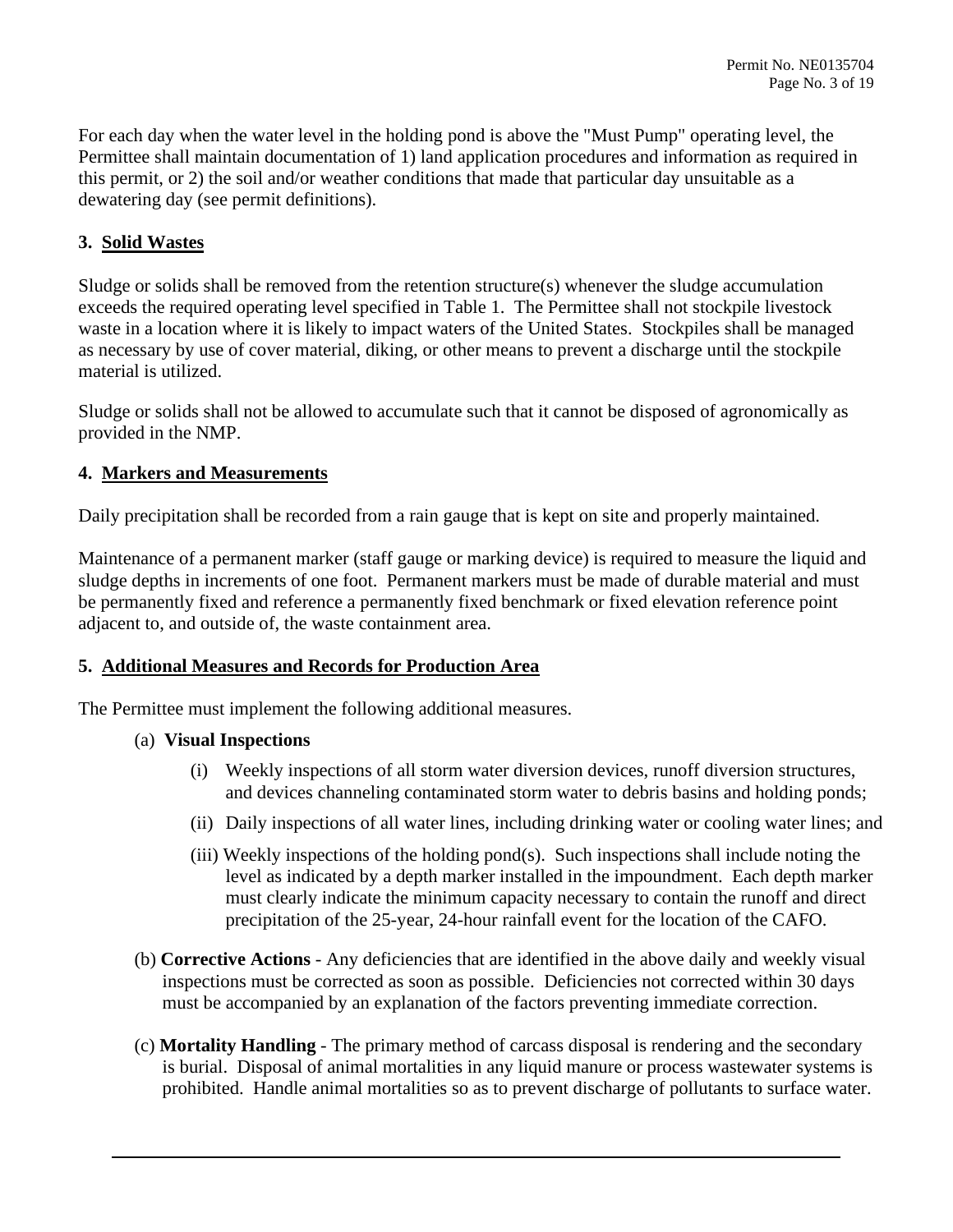- (d) **Record Keeping for Production Area**  The Permittee must maintain for a period of five years from the date they are created, complete on-site records of:
	- (i) implementation of all required additional measures for the production area included in this section [Part I. B. 5. (a), (b), and (c)] of this permit;
	- (ii) the as-built design and drawings of any manure or litter storage structures, including volume for solids accumulation, design treatment volume, total design volume, and approximate number of days of storage capacity; and
	- (iii) the date, time, and estimated volume of any overflow.

## **6. Technology-based Effluent Limitations and Standards - Land Application Areas Under the Control of the CAFO Owner/Operator**

 of this permit for land under the control of the NPDES Permittee. Land under the control includes: The Permittee shall follow the approved site-specific NMP, the terms of which are incorporated as a part

- (a) Owned areas;
- (b) Rented or leased areas including land rented or leased solely for land application area; and
- (c) Any area where the NPDES Permittee stockpiles, spreads, or delivers waste to, or otherwise controls the timing, amount, or rate of land application.

## **7. Water Quality-based Effluent Limitations and Standards - Production Area**

Discharges to Water Quality Impaired Waters.

If the CAFO discharges to an impaired water within the reservation boundary with/or without an EPA approved Total Maximum Daily Load (TMDL), EPA will inform the facility if any additional limits or controls are necessary for the discharge to be consistent with water quality standards or the assumptions of any available wasteload allocation in the TMDL. Any additional limits or controls shall be included in the NMP.

## **8. The Terms of the NMP**

- accordance with subparagraph 9 and EPA's approval. (a) The Permittee must do the following to meet the 9 minimum site-specific enforceable terms of the NMP. The NMP will be effective for the duration of the permit, unless changed in
	- procedures to ensure proper operation and maintenance of the storage facilities; (i) Ensure adequate storage of manure, litter, and process wastewater, including
	- not disposed of in a liquid manure, storm water, or process wastewater storage or (ii) Ensure proper management of mortalities (i.e., dead animals) to ensure that they are treatment system that is not specifically designed to treat animal mortalities;
	- (iii) Ensure that clean water is diverted, as appropriate, from the production area;
	- (iv) Prevent the direct contact of confined animals with waters of the United States;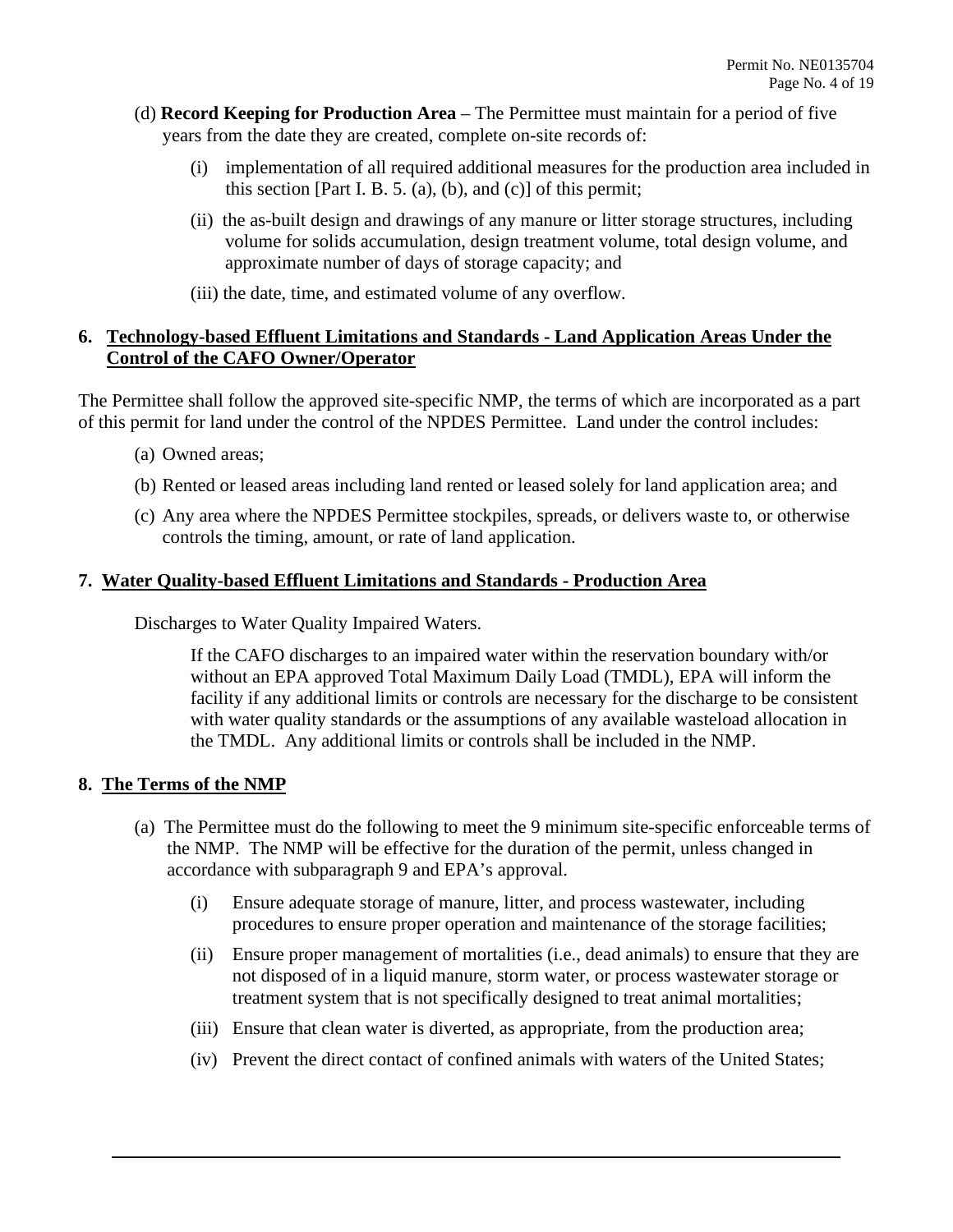- (v) Ensure that chemicals and other contaminants handled on-site are not disposed of in any manure, litter, process wastewater, or storm water storage or treatment system unless specifically designed to treat such chemicals or contaminants;
- specific land application maps in the NMP appendix); (vi) Identify appropriate site specific conservation practices to be implemented, including as appropriate buffers or equivalent practices, to control runoff of pollutants to waters of the United States (setback distances as specified in this permit; setbacks shown on
- (vii) Identify protocols for appropriate testing of manure, litter, process wastewater, and soil;
- Additional Terms of the NMP in Part I, B. 8. b); and (viii) Establish protocols to land apply manure, litter, or process wastewater in accordance with site specific nutrient management practices that ensure appropriate agricultural utilization of the nutrients in the manure, litter, or process wastewater (under
- (ix) Identify specific records that will be maintained.
- (b) Additional Terms of the Nutrient Management Plan for Land Application (Narrative Approach):
	- (i) List of the fields and acres available for land application (land application maps with setbacks are included in the NMP);
	- (ii) Timing limitations (none applicable);
	- (iii) The outcome of the field-specific assessment of the potential for phosphorus transport from each field. Referred to as the P-Index (as specified in the NMP);
	- (iv) The crops to be planted in each field (includes alternative crops as specified in the NMP**)**;
	- (v) The realistic/expected yield goal for each crop **(**as specified in the NMP**)**;
	- (vi) The nitrogen and phosphorus recommendations (or uptake) for each crop for each field (as specified in the NMP);
	- (vii) The methodology or calculations used to derive the amounts of manure, litter, and process wastewater to be land applied (as discussed in the NMP); and
	- the NMP and to be submitted annually with the annual report). (viii) The maximum amount of nitrogen and/or phosphorus derived from all sources of nutrients, for each crop in the NMP, in pounds per acre, for each field (as specified in

#### **9. Changes to the Nutrient Management Plan**

- a. The CAFO owner or operator shall provide the EPA Director, if requested, with the most of the results of calculations of application rates for manure, litter, and process wastewater as required in Part III. B. 9. current version of the NMP and identify changes from the previous version, with the exception
- revised NMP to ensure that it meets the requirements of the applicable effluent limitations and b. When changes to an NMP are submitted to the EPA Director, the Director will review the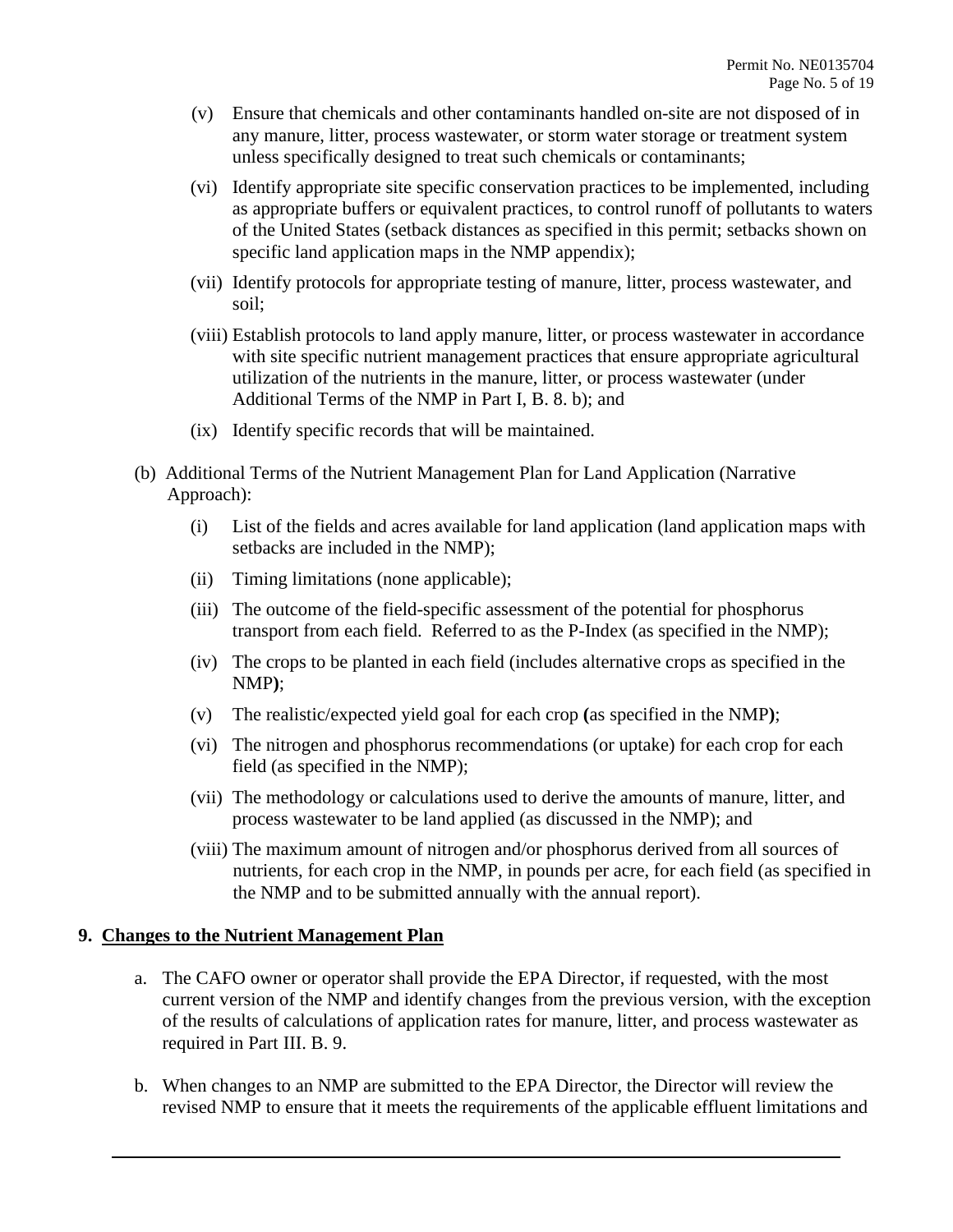standards and shall determine whether the changes to the NMP necessitate revision to the determine whether such changes are substantial. Substantial changes to the terms of a NMP terms of the NMP incorporated into the permit issued to the CAFO. The Director must incorporated as terms and conditions of a permit include, but are not limited to:

- i. Addition of new land application areas not previously included in the NMP;
- ii. Addition of any crop or other uses not included in the terms of the NMP; and
- iii. Changes to site specific components of the NMP, where such changes are likely to increase the risk of nitrogen and phosphorus transport to waters of the United States.
- c. If the EPA Director determines that the changes to the terms of the NMP are not substantial, the Director will include the revised NMP in the permit record, revise the terms of the permit based on the site specific NMP, and notify the Permittee and the public of any changes to the terms of the permit based on revisions to the NMP.
- the Permittee available for public review and comment, and respond to all significant d. If the EPA Director determines that the changes to the terms of the NMP are substantial, the Director will notify the public, make the proposed changes and the information submitted by comments received during the comment period. The Director may require the Permittee to further revise the NMP, if necessary. Once the Director incorporates the revised terms of the NMP into the permit, the Director will notify the Permittee of the revised terms and conditions of the permit.

#### **10. Manure and Soil Sampling**

 Manure and process wastewater must be analyzed at least once annually for nitrogen and phosphorus any manure or process wastewater and then at least every five years thereafter if used anytime in the five years for land application. The results of these analyses must to be used in determining application rates content. Soil phosphorus content shall be analyzed at each application site prior to the first application of for manure, litter, and process wastewater.

## **11. Inspection of Land Application Equipment for Leaks**

The Permittee shall annually inspect equipment used for land application of manure, litter, or process wastewater for leaks.

#### **12***.* **Record Keeping Requirements**

The Permittee shall maintain for a period of five years complete on-site records, including the site-specific NMP, documenting implementation of all required land application practices, in accordance with the specifications in Part II. B. Inspection, Monitoring, and Recordkeeping Requirements of this permit.

#### **C. Best Management Practices**

 **Land Application Setback Requirements** – Manure, litter, or process wastewater may not be applied or stockpiled closer than 100 feet to any down-gradient surface waters of the United States, open tile line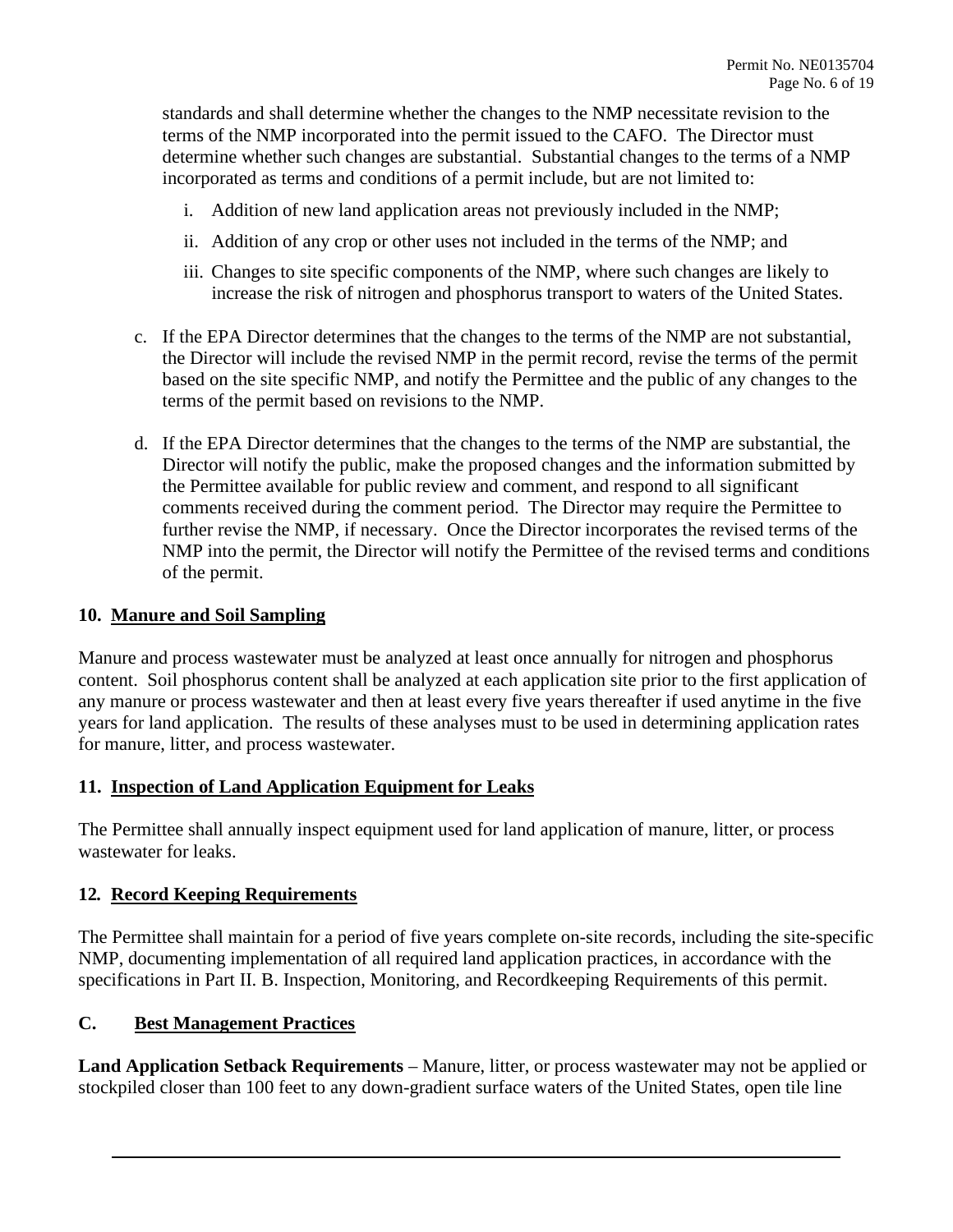intake structures, sinkholes, agricultural well heads, or other conduits to surface waters of the United States.

## As a compliance alternative, the permittee may:

- (i) substitute a 35-foot wide permanent strip of a dense perennial vegetated buffer where applications of manure, litter, or process wastewater are prohibited, or
- (ii) demonstrate to EPA Region, VII that a setback or buffer is not necessary because implementation of alternative conservation practices or field-specific conditions will provide pollutant reductions equivalent to or better than the reductions that would be achieved by the 100-foot setback.

## **D**. **Agricultural Stormwater**

 A discharge from the land areas under the control of the Permittee is prohibited, except for discharges of agricultural storm water. For the purposes of this permit, agricultural storm water is a precipitation Permittee where the manure, litter, or process wastewater has been applied in accordance with the terms related discharge of manure, litter, or process wastewater from land areas under the control of the of the nutrient management plan, as specified in this permit.

## **E. Facility Closure**

The following conditions shall apply to the closure of the holding pond(s).

## **1. Closure of the Holding Pond(s) and Other Surface Impoundments**

- (a) The holding pond(s) shall not be abandoned but shall be maintained at all times until closed in compliance with this section.
- pond(s) is not in use for a period of 12 consecutive months, it must be properly closed unless the Prior to restoration or use of the structure, the Permittee shall notify EPA and provide the (b) The holding pond(s) must be properly closed if the Permittee ceases operation. In addition, if the facility is financially viable, intends to resume use of the structure at a later date, and either: 1) maintains the structure as though it were actively in use, to prevent compromise of structural integrity; or 2) removes manure and wastewater to a depth of one foot or less and refills the structure with clean water to preserve the integrity of the synthetic or earthen liner. In either case, the Permittee shall notify EPA of the action taken, and shall conduct the routine inspections, maintenance, and record keeping required by this permit as though the structure were in use. opportunity for inspection.
- (c) Closure of the holding pond(s) must be consistent with Natural Resources Conservation Service (NRCS), Conservation Practice Standard, Waste Facility Closure, Code 360. Consistent with this standard, the Permittee shall remove all waste materials to the maximum extent practicable and dispose of them in accordance with the Permittee's NMP, unless authorized in writing by EPA.
- (d) Unless otherwise authorized in writing by EPA, completion of closure of the pond(s) shall occur as promptly as possible after the Permittee ceases to operate or, if the Permittee has not ceased operations, 12 months from the date on which the use of the structure ceased, unless the lagoons or basins are being maintained for possible future use in accordance with the requirements herein.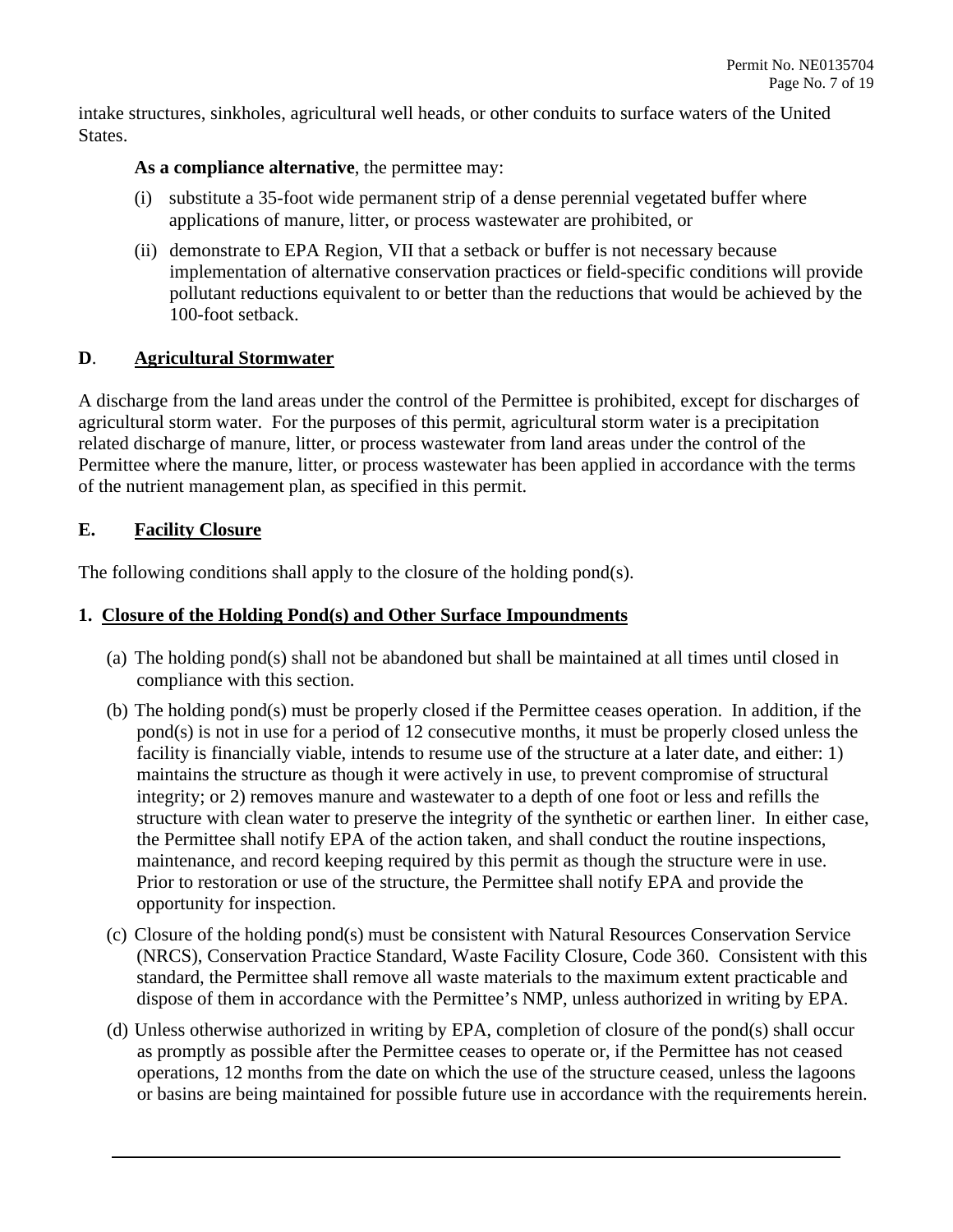## **F. Requirements for the Transfer of Manure, Litter, and Process Wastewater**

In cases where CAFO-generated manure, litter, or process wastewater is sold or given away, the Permittee must comply with the following conditions:

- (a) Maintain records showing the date and amount of manure, litter, and/or process wastewater that leaves the permitted operation;
- (b) Record the name and address of the recipient(s);
- litter, and/or process wastewater; and (c) Provide the recipient(s) with representative information on the nutrient content of the manure,
- (d) Retain these records on-site for a period of five years and submit these records to EPA upon request.

#### **Part II. INSPECTION, MONITORING, AND RECORD KEEPING REQUIREMENTS**

## **A. Notification of Discharges Resulting from Manure, Litter, and Process Wastewater Storage, Handling, On-site Transport, and/or Application**

#### **1. Discharge of Pollutants**

required to: If, for any reason, there is a discharge of pollutants to a water of the United States, the Permittee is

- required to: (a) Call the EPA, Region VII Water Branch Chief, Enforcement & Compliance Assurance Division (ECAD), within 24 hours of becoming aware of the discharge at **913-551-7810 or 913-281-0991** after 5 p.m. Monday - Friday or weekends and holidays; and
	- (b) Notify EPA in writing within **seven (7) days** of the discharge from the facility. The Permittee shall keep a copy of the notification submitted to EPA. The discharge notification shall include the following information:
		- (i) A description of the discharge and its cause, including a description of the flow path to the receiving water body;
		- (ii) An estimate of the flow and volume discharged;
		- (ii) An estimate of the flow and volume discharged; (iii) A description of the impact on the receiving water body;
		- (iv) The period of the discharge, including starting dates and times, and if not corrected, the anticipated time it is expected to cease and the steps being taken or to reduce, eliminate, and prevent recurrence of the discharge; and
		- (v) The written discharge notification shall be submitted to the following address:

 Enforcement & Compliance Assurance Division Chief, Water Branch U.S. EPA REGION VII 11201 Renner Boulevard Lenexa, KS 66219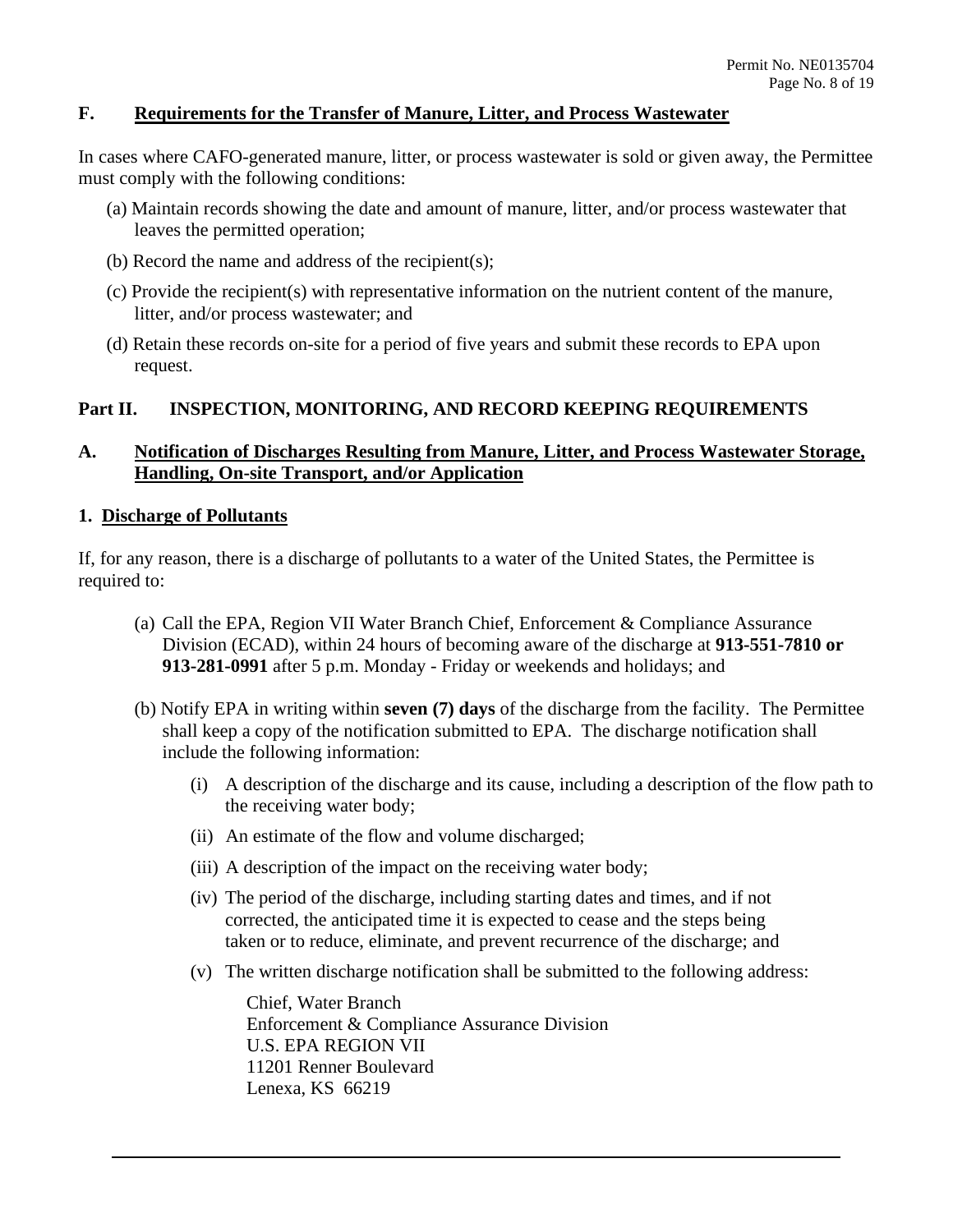(vi) And a copy of the written discharge notification shall be submitted to:

 Macy, Nebraska 68039 Tribal Chairperson Omaha Tribe of Nebraska P.O. Box 400

## **B. Inspection, Monitoring, and Record Keeping Requirements**

The Permittee shall inspect, monitor, and record the results of such inspection and monitoring in accordance with the requirements of the following table:

| <b>Large CAFO Permit Record Keeping Requirements</b>                                                                                                                                                                                                                                                            |                      |                                            |  |  |
|-----------------------------------------------------------------------------------------------------------------------------------------------------------------------------------------------------------------------------------------------------------------------------------------------------------------|----------------------|--------------------------------------------|--|--|
| <b>Parameter</b>                                                                                                                                                                                                                                                                                                | <b>Units</b>         | <b>Frequency</b>                           |  |  |
| <b>Permit and Nutrient Management Plan</b>                                                                                                                                                                                                                                                                      |                      |                                            |  |  |
| CAFO must maintain on-site a copy of the current NPDES permit,<br>including the permit authorization notice                                                                                                                                                                                                     | N/A                  | Maintain at all<br>times                   |  |  |
| CAFO must maintain on-site a current site specific NMP that<br>reflects existing operational characteristics; operation must also<br>maintain on-site all necessary records to document that the NMP is<br>being properly implemented with respect to the minimum<br>practices defined in 40 CFR $\S$ 122.42(e) | N/A                  | Maintain at all<br>times                   |  |  |
| <b>Soil and Manure/Wastewater Nutrient Analysis</b>                                                                                                                                                                                                                                                             |                      |                                            |  |  |
| Analysis of manure, litter, and process wastewater to determine<br>nitrogen and phosphorus content <sup>1</sup>                                                                                                                                                                                                 | ppm or<br>pounds/ton | At least<br>annually                       |  |  |
| Analysis of soil in all fields where land application activities are<br>conducted to determine phosphorus content <sup>1</sup>                                                                                                                                                                                  | ppm                  | At least once<br>every 5 years             |  |  |
| <b>Operation and Maintenance</b>                                                                                                                                                                                                                                                                                |                      |                                            |  |  |
| Visual inspection of all water lines                                                                                                                                                                                                                                                                            | N/A                  | Daily <sup>2</sup>                         |  |  |
| Inspections at least once a year to determine the sludge and<br>sediment accumulation level in liquid impoundments                                                                                                                                                                                              | N/A                  | At least<br>annually                       |  |  |
| Documentation of depth of manure and process wastewater in all<br>liquid impoundments                                                                                                                                                                                                                           | Feet                 | Weekly                                     |  |  |
| Weekly inspections at the production area of all storm water<br>diversion devices, runoff diversion structures, and devices<br>channeling contaminated storm water to the facilities                                                                                                                            | N/A                  | Weekly                                     |  |  |
| Documentation of all corrective actions taken; deficiencies not<br>corrected within 30 days must be accompanied by an explanation<br>of the factors preventing immediate correction                                                                                                                             | N/A                  | When corrective<br>actions are<br>required |  |  |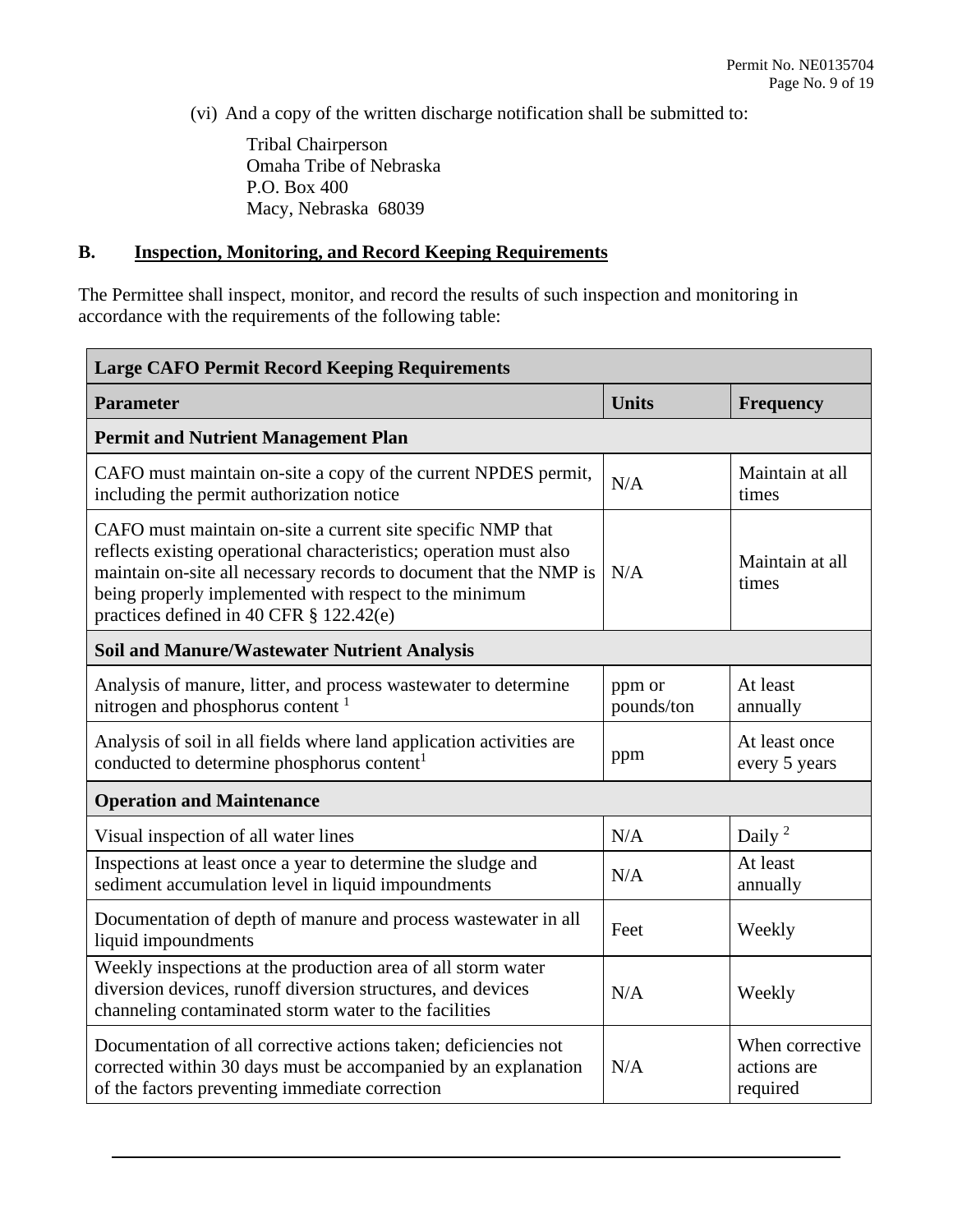| <b>Large CAFO Permit Record Keeping Requirements</b>                                                                                                                                                                                                              |                                                                                                                |                                                                                                |  |  |
|-------------------------------------------------------------------------------------------------------------------------------------------------------------------------------------------------------------------------------------------------------------------|----------------------------------------------------------------------------------------------------------------|------------------------------------------------------------------------------------------------|--|--|
| <b>Parameter</b>                                                                                                                                                                                                                                                  | <b>Units</b>                                                                                                   | <b>Frequency</b>                                                                               |  |  |
| Documentation of animal mortality handling practices                                                                                                                                                                                                              | Per animal<br>unit                                                                                             | When required                                                                                  |  |  |
| Design documentation for all manure, litter, and wastewater<br>storage structures including the following information:<br>• Volume for solids accumulation<br>• Design treatment volume<br>• Total design storage volume<br>Days of storage capacity<br>$\bullet$ | <b>All Volumes</b><br>must be in<br>acre feet or<br>gallons<br>Calendar days                                   | Once in the<br>permit term<br>Updates are<br>required if/when<br>facility design is<br>revised |  |  |
| Documentation of all overflows from all manure and wastewater<br>retention structures and any discharges into waters of the U.S.<br>from manure stockpiles shall include:<br>• Date and time of overflow or discharge                                             | Month/day/yr                                                                                                   |                                                                                                |  |  |
| • Estimated volume of overflow or discharge                                                                                                                                                                                                                       | Volume in<br>gallons                                                                                           | Per overflow<br>event                                                                          |  |  |
| <b>Land Application</b>                                                                                                                                                                                                                                           |                                                                                                                |                                                                                                |  |  |
| For each application event where manure, litter, or process was tewater is applied, documentation of<br>the following by field:                                                                                                                                   |                                                                                                                |                                                                                                |  |  |
| • Date of application<br>• Method of application<br>• Weather conditions at the time of application and for 24<br>hours prior to and following application<br>• Total amount of nitrogen and phosphorus applied                                                   | • Month/day/yr<br>• Broadcast or<br>incorporated<br>• Inches/day of<br>precipitation<br>Pounds/acre<br>N and P | Per application<br>event                                                                       |  |  |
| Documentation of the actual crop planted and actual yield for each<br>field                                                                                                                                                                                       | Yield in<br>bushels/acre                                                                                       | Annual                                                                                         |  |  |
| Documentation of test methods and sampling protocols used to<br>sample and analyze manure, litter, and wastewater and soil                                                                                                                                        | N/A                                                                                                            | Once in the<br>permit term<br>unless revised                                                   |  |  |
| Documentation of the basis for the application rates used for each<br>field where manure, litter, or wastewater is applied                                                                                                                                        | N/A                                                                                                            | Once in the<br>permit term<br>unless revised                                                   |  |  |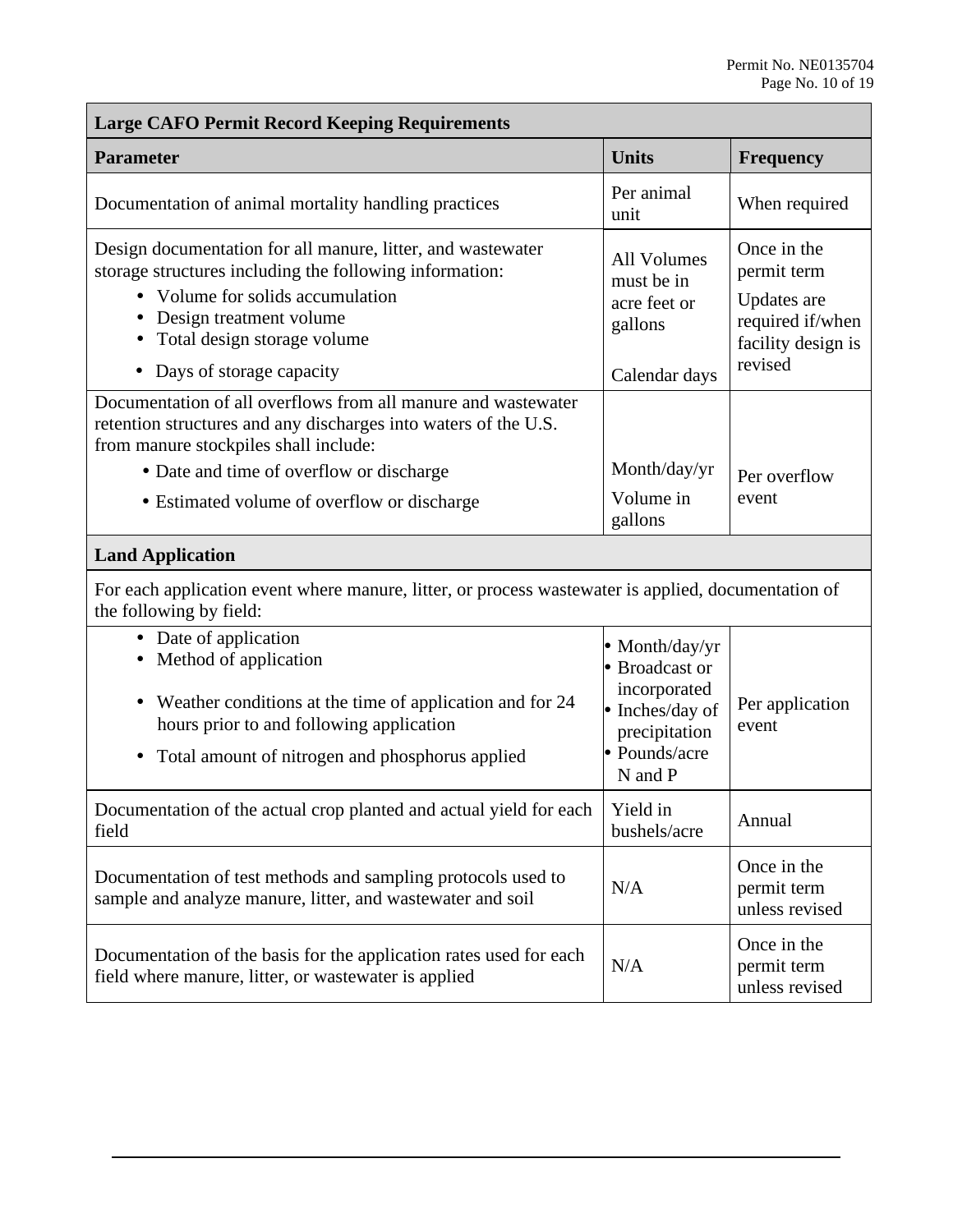## **Large CAFO Permit Record Keeping Requirements**

| <b>Parameter</b>                                                                                                                                                                   | <b>Units</b> | <b>Frequency</b>                                                                               |
|------------------------------------------------------------------------------------------------------------------------------------------------------------------------------------|--------------|------------------------------------------------------------------------------------------------|
| Documentation showing total nitrogen and phosphorus to be<br>applied to each field including nutrients from the application of<br>manure, litter, and wastewater and other sources | Pounds/acre  | Once in the<br>permit term<br>Updates are<br>required if/when<br>facility design is<br>revised |
| Documentation of manure application equipment inspection                                                                                                                           | N/A          | Annually                                                                                       |

 $<sup>1</sup>$  Refer to the NRCS Nebraska nutrient management technical standard for the specific analyses to be used.</sup>

 $2$  Visual inspections shall take place daily during the course of normal operations. Operations may choose to make a weekly entry that the required daily inspections have been completed.

## **PART III. ANNUAL REPORTING REQUIREMENTS**

## **A. Reporting Deadline**

 The Permittee must submit an annual report to EPA by March **31ST** of each year. The annual report shall be submitted to EPA, Region VII at:

> Water Division, Permits & Loans Branch CAFO Permit Coordinator U.S. EPA REGION VII 11201 Renner Boulevard Lenexa, KS 66219

#### **Contents of Annual Report**

# **B.** Contents of Annual Report<br>The annual report must include the following information:

- 1. The maximum number and type of animals confined at any one time during each month of the year, whether in open confinement or housed under roof;
- 2. Estimated amount of total manure, litter, and process wastewater generated by the CAFO in the previous 12 months (tons/gallons);
- 3. Estimated amount of total manure, litter and process wastewater transferred to other person(s) by the CAFO in the previous 12 months (tons/gallons);
- 4. Total number of acres under control of the CAFO that were used for land application of manure, litter, and process wastewater in the previous 12 months;
- have occurred in the previous 12 months, including date, time, and approximate volume; 5. Summary of all manure, litter, and process wastewater discharges from the production area that
- have occurred in the previous 12 months, including date, time, and approximate volume;<br>6. A statement indicating whether the current version of the NMP was developed or approved by a certified nutrient management planner;
- 7. Actual crops planted and actual yields for each field for the preceding twelve (12) months;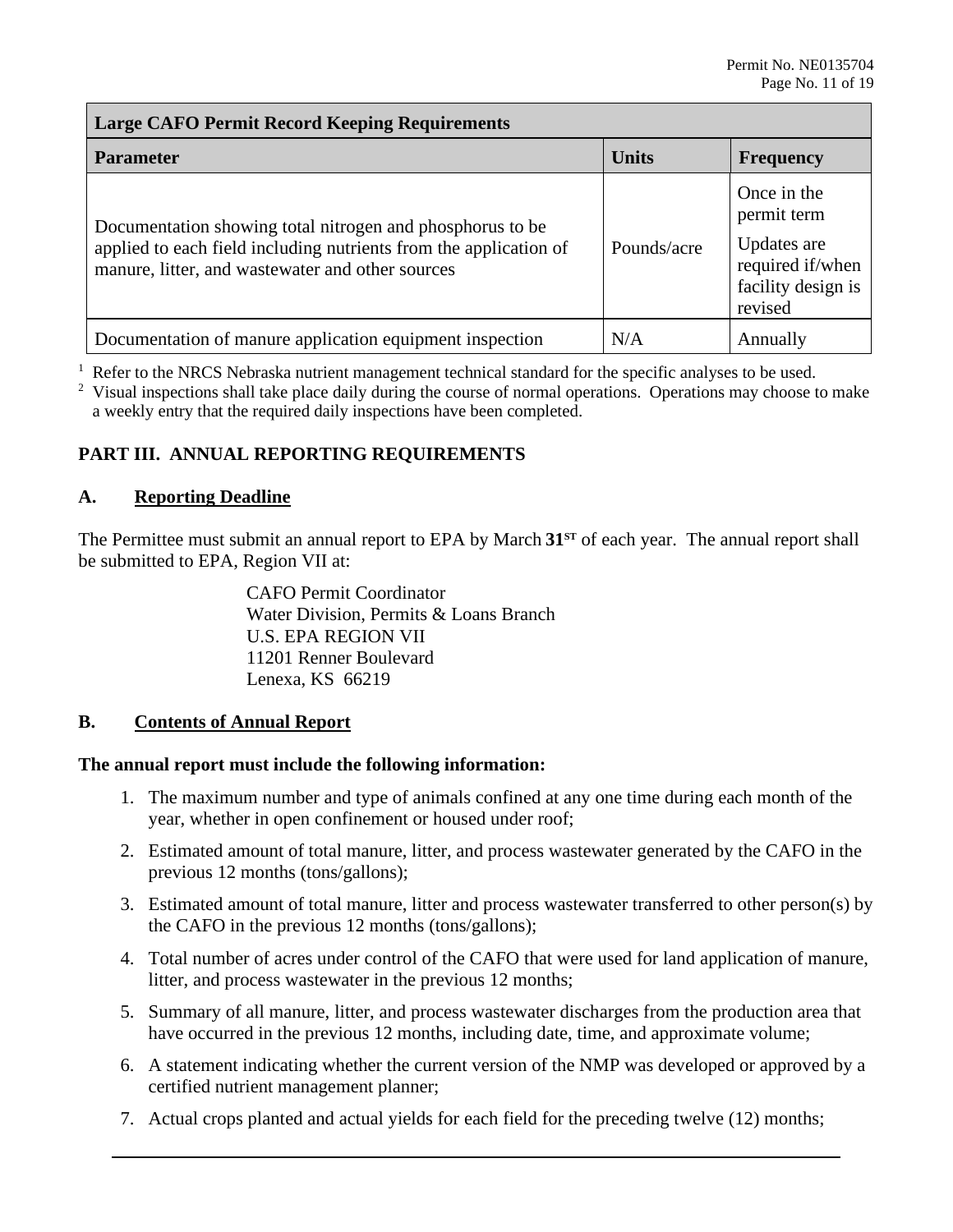- 8. Results of all samples of manure, litter, or process wastewater for nitrogen and phosphorus content for manure, litter, and process wastewater that was land applied;
- 9. Results of calculations conducted in accordance with those submitted in the approved NMP;
- 10. Amount of manure, litter, and process wastewater applied to each field during the preceding twelve (12) months;
- 11. The results of any soil testing conducted during the preceding twelve (12) months; and
- 12. The amount of any supplemental fertilizer applied during the preceding twelve (12) months.

## **PART IV. STANDARD PERMIT CONDITIONS**

## **A. General Conditions**

## **1. Introduction**

In accordance with the provisions of 40 CFR § 122.41, et. seq., this permit incorporates by reference all conditions and requirements applicable to NPDES Permits set forth in the Act, as well as all applicable regulations.

## **2. Duty to Comply**

The Permittee must comply with all conditions of this permit. Any permit noncompliance constitutes a violation of the Act and is grounds for enforcement action(s), changes to or termination of the permit, or denial of a permit renewal application.

## **3. Duty to Reapply**

 permit, the Permittee must apply for and obtain a new permit. The Permittee shall submit a new If the Permittee wishes to continue an activity regulated by this permit after the expiration date of this application to the U.S. EPA, at least 180 days before the expiration date of this permit. The application shall be sent to:

> CAFO Permit Coordinator Water Division, Permits & Loans Branch U.S. EPA REGION VII 11201 Renner Boulevard Lenexa, KS 66219

The terms and conditions of this permit continue in force until the effective date of the new permit (or permit denial) only if the Permittee has submitted a timely and complete application under 40 CFR § 122.21 for a renewal permit and the Permitting Authority, through no fault of the Permittee, does not issue a new permit (or deny the permit) before the expiration date of this permit. The permit continued beyond the expiration date remains fully effective and enforceable, subject to the actions set forth in 40 CFR § 122.6(c).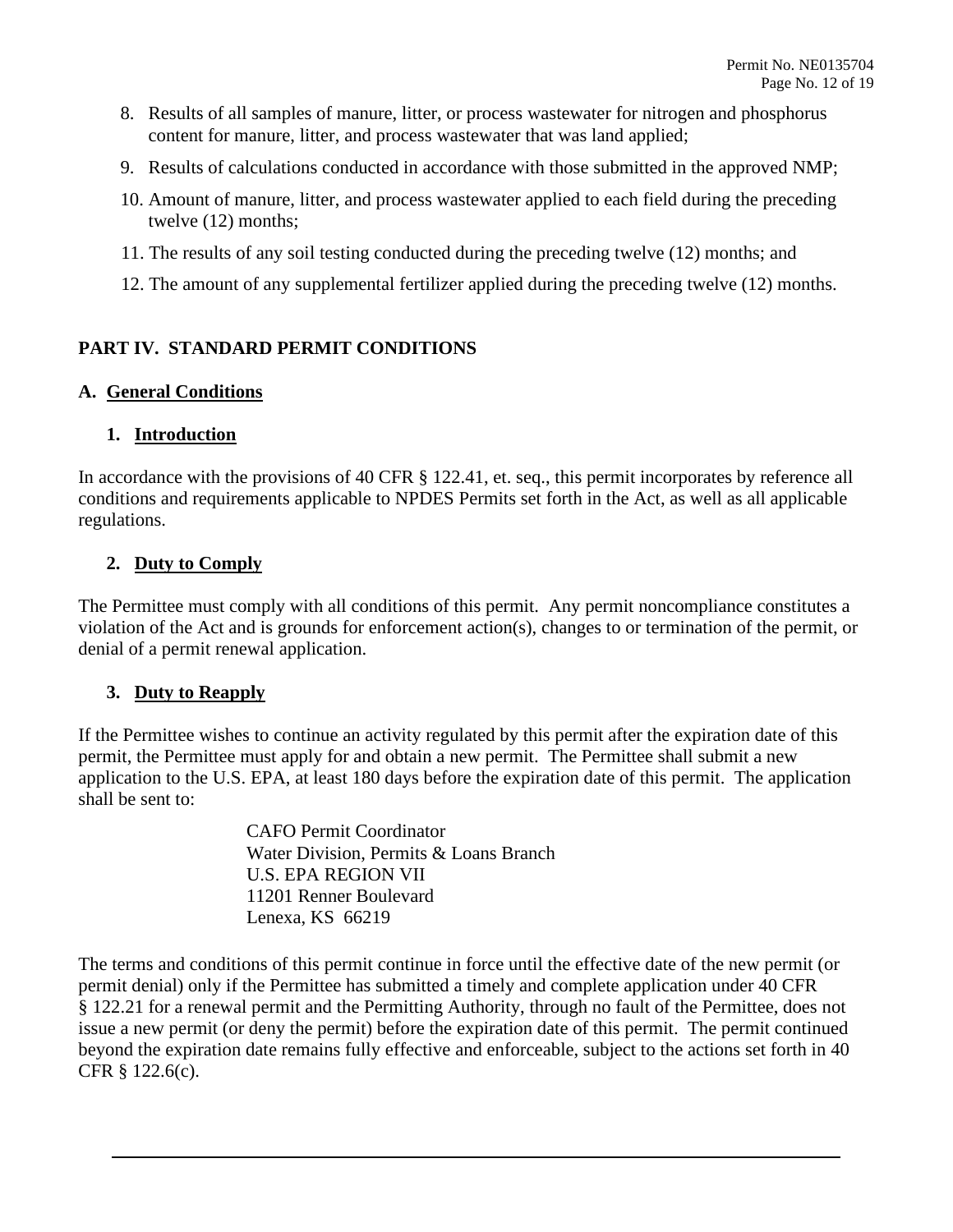## **4. Permit Actions**

 This permit may be modified, revoked and reissued, or terminated for cause. The filing of a request for a anticipated noncompliance, does not suspend the Permittee's obligation to comply with the permit permit modification, revocation and reissuance, or termination, or a notification of planned changes or condition.

## **5. Property Rights**

 nor does it authorize any injury to private property or any invasion of personal rights, nor any The issuance of this permit does not convey any property rights of any sort, or any exclusive privileges, infringement of Federal, State/Tribal or local laws or regulations.

## **6. Duty to Provide Information**

 may request to determine whether cause exists for modifying, revoking and reissuing, or terminating this upon request, copies of records that must be kept as required by this permit. The Permittee shall furnish to the Director, within a reasonable time, any information which the Director permit, or to determine compliance with this permit. The Permittee shall also furnish to the Director,

## **7. Criminal and Civil Liability**

Nothing in this permit shall be construed to relieve the Permittee from civil or criminal penalties for noncompliance. Any false or materially misleading representation or concealment of information required to be reported by the provisions of this permit, the Act, or applicable regulations, which avoids or effectively defeats the regulatory purpose of the permit may subject the Permittee to criminal enforcement pursuant to 18 U.S.C. Section 1001.

## **8. State/Tribal Laws**

 Nothing in this permit shall be construed to preclude the institution of any legal action or relieve the State/Tribal law or regulation under authority preserved by Section 510 of the Act. Permittee from any responsibilities, liabilities, or penalties established pursuant to any applicable

## **9. Severability**

The provisions of this permit are severable, and if any provision of this permit or the application of any provision of this permit to any circumstance is held invalid, the application of such provision to other circumstances, and the remainder of this permit, shall not be affected thereby.

## **B. Proper Operation and Maintenance**

## **1. Need to Halt or Reduce Activity not a Defense**

It shall not be a defense for a Permittee in an enforcement action to plead that it would have been necessary to halt or reduce the permitted activity in order to maintain compliance with the conditions of this permit.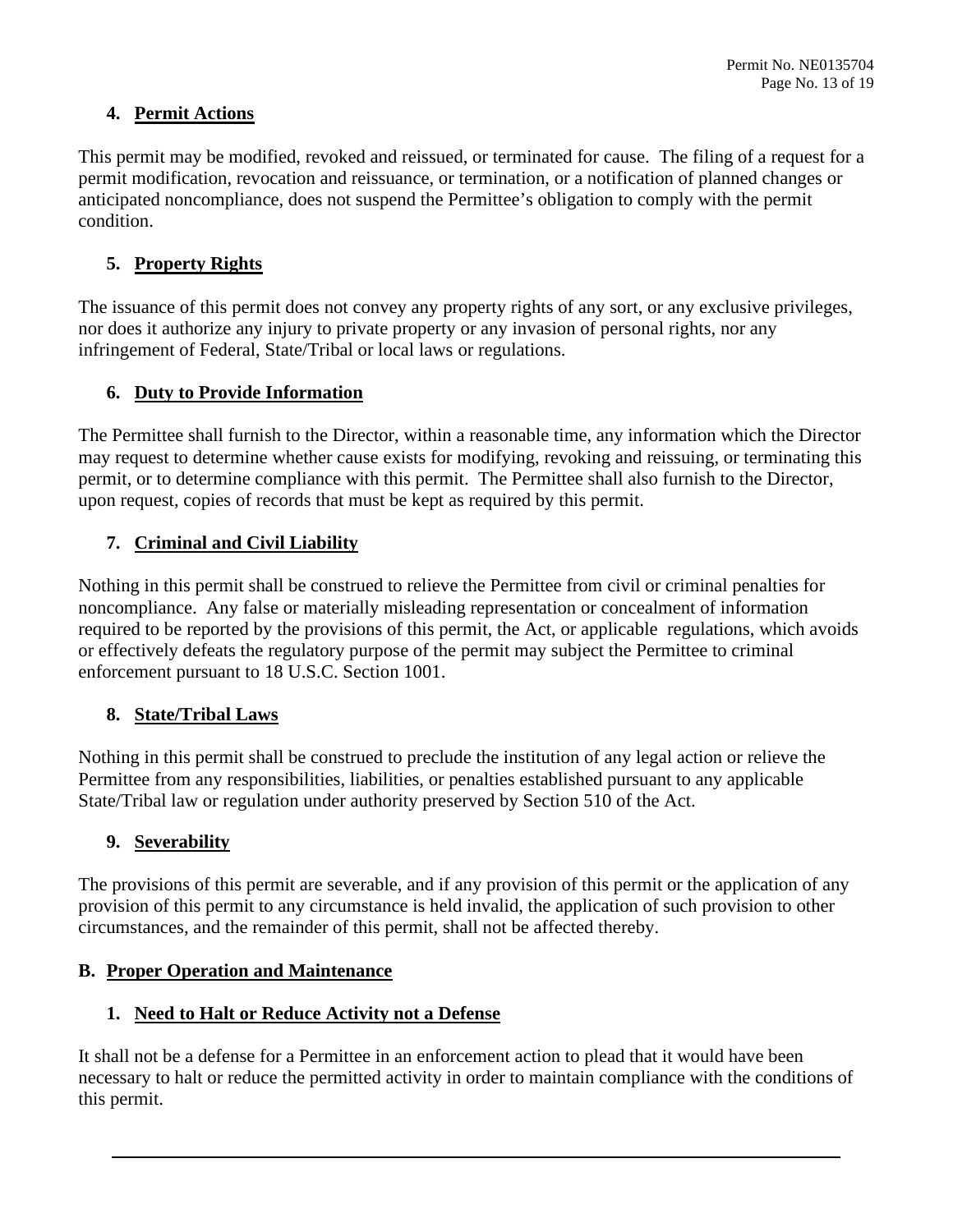## **2. Duty to Mitigate**

The Permittee shall take all reasonable steps to minimize or prevent any discharge in violation of this permit which has a reasonable likelihood of adversely affecting human health or the environment.

## **3. Proper Operation and Maintenance**

 the conditions of this permit. The Permittee shall, at all times, properly operate and maintain all facilities and systems of treatment and control (and related appurtenances) which are installed or used by the Permittee to achieve compliance with the conditions of this permit. This provision requires the operation of backup or auxiliary facilities or similar systems which are installed by the Permittee only when necessary to achieve compliance with

## **C. Monitoring and Records**

## **1. Inspection and Entry**

 credentials and other documents as may be required by law, entry into where the regulated activities or inspect facilities, practices, operations, and equipment; and sample or monitor at reasonable times for the The Permittee shall allow the EPA, or an authorized representative of EPA, upon the presentation of valid records are present. The Director must have access to and be able to make copies of any required records; purpose of assuring permit compliance or as otherwise authorized by the Act, any substances or parameters at any location.

## **2. Representative Sampling**

Samples and measurements taken for the purpose of monitoring shall be representative of the monitored activity.

## **3. Retention of Records**

 records, copies of all reports required by this permit, and records of all data used to complete the **measurement, report, or application.** This period may be extended by request of the Permitting Authority at any time. Data collected on site, data used to prepare annual reports, copies of annual The Permittee shall retain records of all monitoring information, including all calibration and maintenance application for this permit, **for a period of at least five years from the date of the sample,**  reports, and a copy of this NPDES permit must also be maintained on site.

## **4. Records Content**

Records of monitoring information shall include:

- (a) The date, exact place, and time of sampling or measurements;
- (b) The individual(s) who performed the sampling or measurements;
- (c) The date(s) analyses were performed;
- (d) The individual(s) who performed the analyses;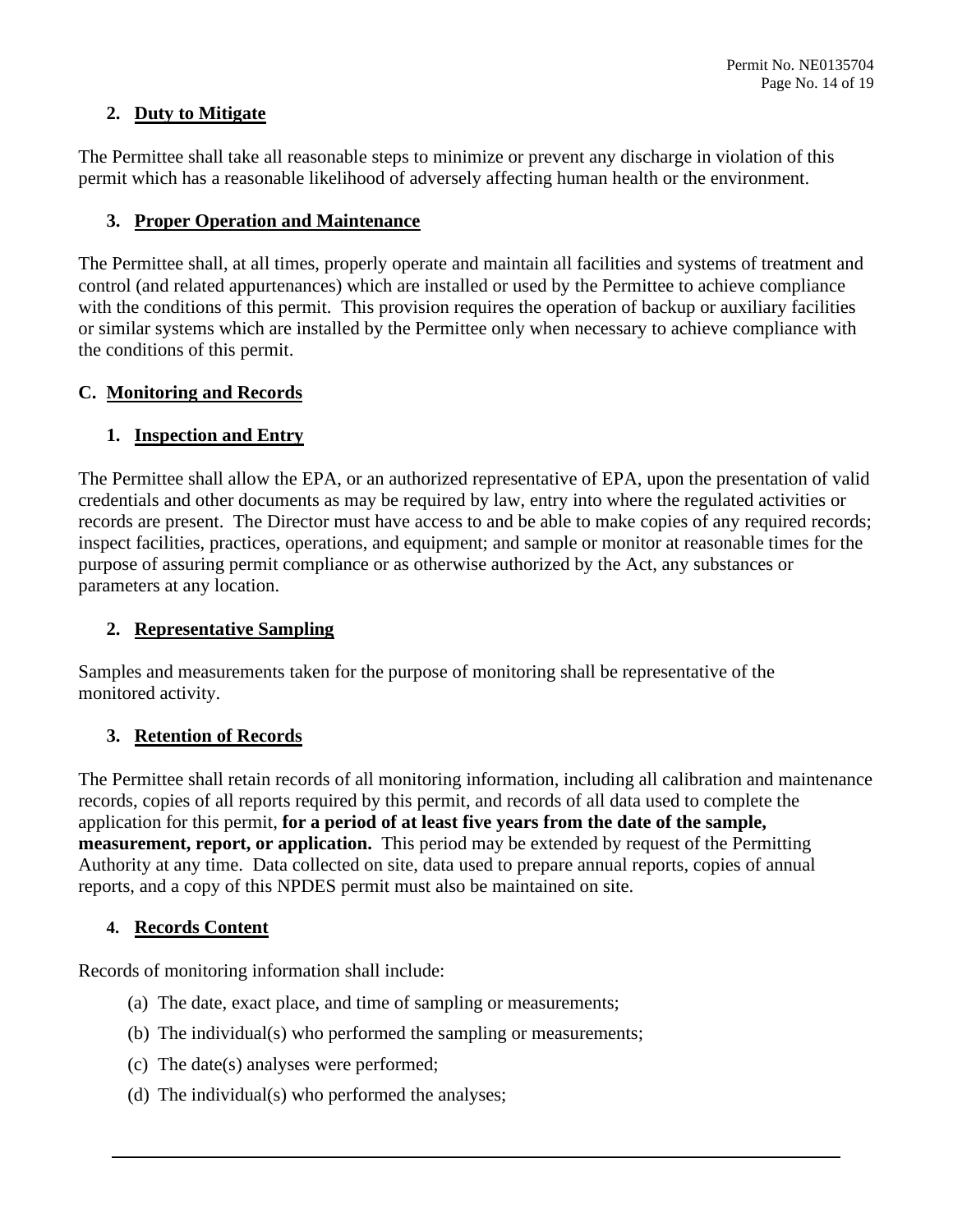- (e) The analytical techniques or methods used; and
- (f) The results of such analyses.

## **D. Reporting Requirements**

#### **1. Planned Changes**

 The Permittee shall give notice to the EPA, Region VII as soon as possible of any planned physical alterations or additions to the permitted facility. Notice is required only when:

- whether a facility is a new source in 40 CFR § 122.29(b); or (a) The alteration or addition to a permitted facility may meet one of the criteria for determining
- effluent limitations in the permit, nor to notification requirements under 40 CFR  $\S 122.42(a)(1)$ ; (b) The alteration or addition could significantly change the nature or increase the quantity of pollutants discharged. This notification also applies to pollutants which are subject neither to or
- (c) The alteration or addition results in a significant change in the Permittee's manure use or disposal practices, and such alteration, addition, or change may justify the application of permit conditions that are different from or absent in the existing permit. This includes notification of additional use or disposal sites not reported during the permit application process or not reported pursuant to a nutrient management plan.

## **2. Anticipated Noncompliance**

The Permittee shall give advance notice to the EPA, Region VII of any planned physical alterations or additions or changes in activity which may result in noncompliance with requirements in this permit.

## **3. Transfers**

A permit may be automatically transferred to another party if:

- (a) The Permittee notifies the EPA of the proposed transfer at least 30 days in advance of the proposed transfer date;
- (b) The notice includes a written agreement between the existing and new Permittee containing a specific date for transfer of permit responsibility, coverage, and liability between them; and
- the permit. If this notice is not received, the transfer is effective on the date specified in the (c) The EPA does not notify the existing Permittee of its intent to modify or revoke and reissue agreement mentioned in Part (b), above.

## **4. Twenty-four Hour Reporting**

 information must be provided orally within 24 hours from the time that the Permittee becomes aware of the circumstances to the Chief, Water Branch of the Enforcement & Compliance Assurance Division The Permittee shall report any noncompliance that may endanger human health or the environment. Any (ECAD) at (913) 551-7810. Reports of noncompliance under this paragraph may be made to the EPA Spill Hotline at (913) 281-0991 if such noncompliance is discovered after regular business hours or on a weekend or holiday, or response assistance from EPA is requested.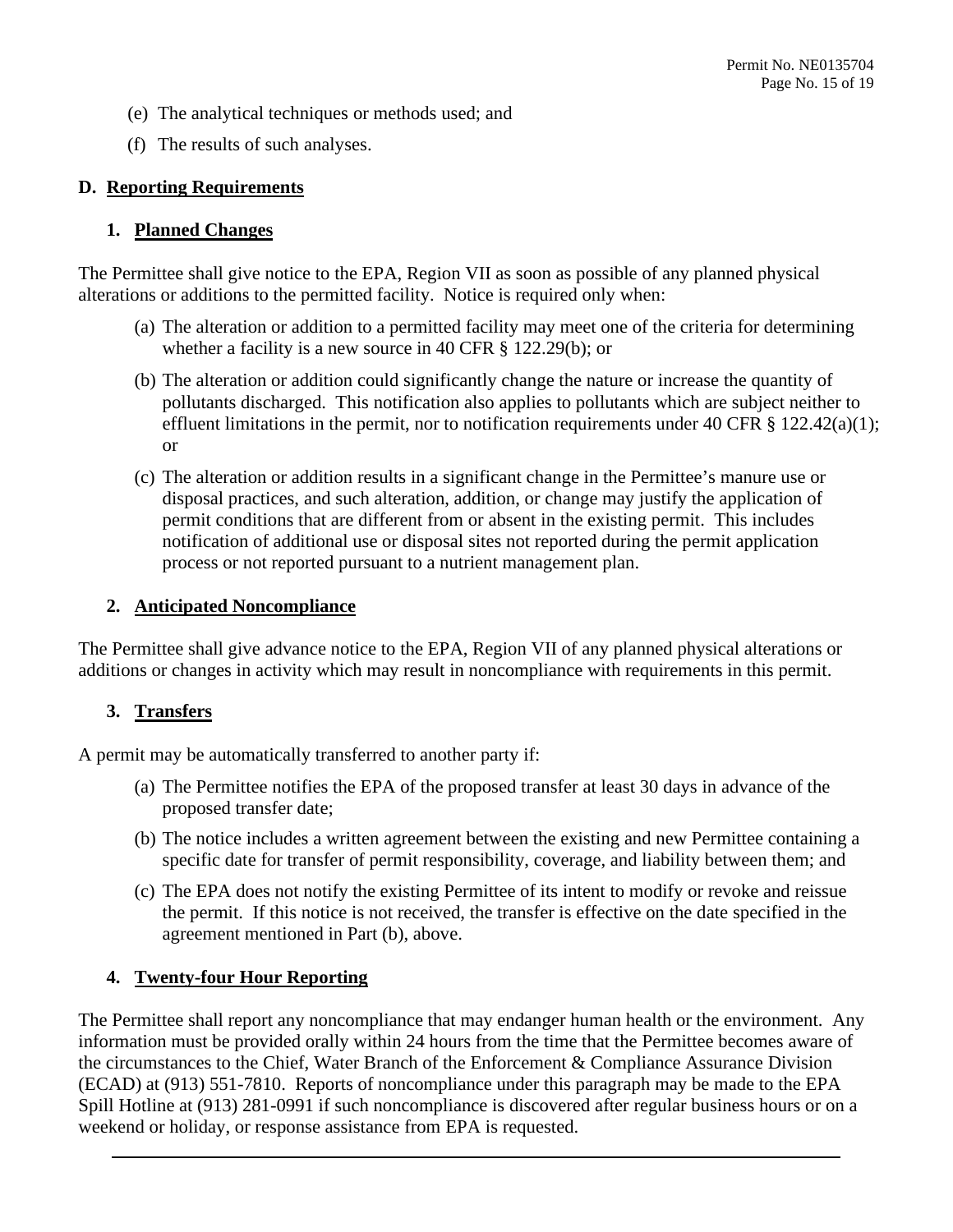A written submission shall also be provided to the EPA, Region VII within five (5) days of the time the Permittee becomes aware of the circumstances. The report shall contain the following information:

- (a) A description of the noncompliance and its cause;
- (b) The period of noncompliance, including exact dates and times, and if the noncompliance has not been corrected, the anticipated time it is expected to continue; and
- (c) Steps taken or planned to reduce, eliminate, and prevent recurrence of the noncompliance.

## **5. Other Noncompliance**

 in this Section under 4 (a), (b), and (c). The Permittee shall report all instances of noncompliance not reported under other specific reporting requirements at the time that annual reports are submitted. The reports shall contain the information listed

## **6. Other Information**

 incorrect information in its application or other reports to the EPA, Region VII, it must promptly submit If the Permittee becomes aware that it failed to submit any relevant facts in its application or submitted such facts or information.

## **E. Signatory Requirements**

 All applications, reports, or information submitted to the EPA Region VII shall be signed and certified consistent with 40 CFR § 122.22.

## **1. All permit applications shall be signed as follows:**

- (a) For a corporation: By a responsible corporate officer. For the purpose of this section, a responsible corporate officer means:
	- (i) A president, secretary, treasurer, or vice-president of the corporation in charge of a principal business function, or any other person who performs similar policy or decisionmaking functions for the corporation; or
	- taken to gather complete and accurate information for permit application requirements; (ii) The manager of one or more manufacturing, production, or operating facilities, provided, the manager is authorized to make management decisions which govern the operation of the regulated facility including having the explicit or implicit duty of making major capital investment recommendations, and initiating and directing other comprehensive measures to assure long term environmental compliance with environmental laws and regulations; the manager can ensure that the necessary systems are established or actions and where authority to sign documents has been assigned or delegated to the manager in accordance with corporate procedures; or
- (b) For a partnership or sole proprietorship: By a general partner for a partnership or the proprietor, respectively.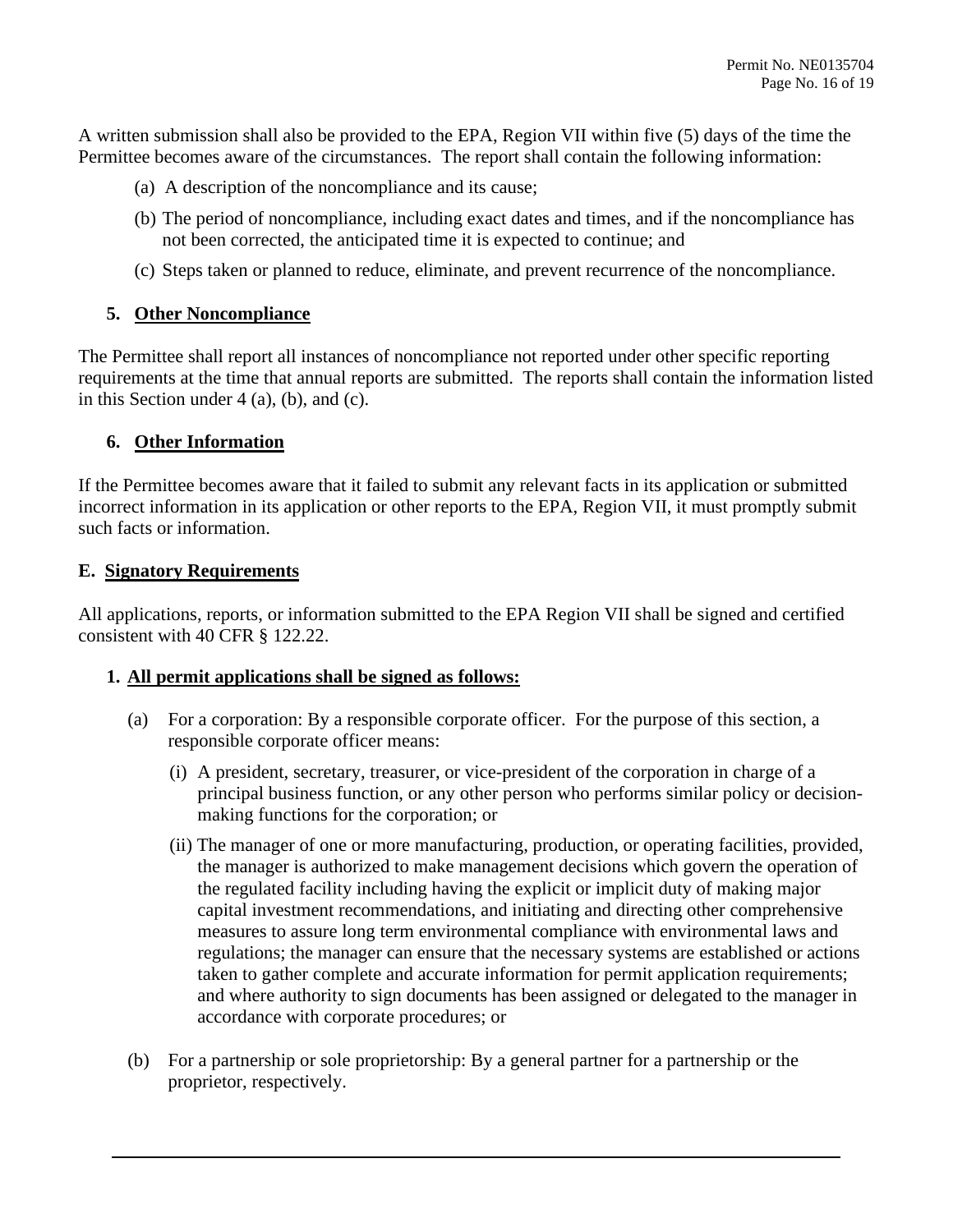## **2. All reports shall be signed as follows:**

 All reports required by the permit and other information requested by the EPA, Region VII shall be signed by a person described above or by a duly authorized representative of that person. A person is a duly authorized representative only if:

- (a) The authorization is made in writing by a person described above;
- operator of a well or a well field, superintendent, position of equivalent responsibility, or any (b) The authorization specifies either an individual or a position having responsibility for the overall operation of the regulated facility or activity, such as the position of plant manager, individual or position having overall responsibility for environmental matters for the company. A duly authorized representative may thus be either a named individual or an individual occupying a named position; and,
- (c) The written authorization is submitted to the EPA, Region VII.

## **F. Certification**

Any person signing a document under this section shall make the following certification:

*"I certify under penalty of law that this document and all attachments were prepared under my direction or supervision in accordance with a system designed to assure that qualified personnel properly gather and evaluate the information submitted. Based on my inquiry of the person or persons who manage the system, or those persons directly responsible for gathering the information, the information submitted is, to the best of my knowledge and belief, true, accurate, and complete. I am aware that there are significant penalties for submitting false information, including the possibility of fine and imprisonment for knowing violations."* 

## **G. Availability of Reports**

Although requested information must be submitted to the EPA, the Permittee is entitled to assert a business confidentiality claim pursuant to the regulations set forth in 40 CFR Part 2, Subpart B. If the EPA determines the information the Permittee has designated meets the criteria in 40 CFR § 2.208, the information will be disclosed only to the extent and by means of the procedures specified in Subpart B. Unless a confidentiality claim is asserted at the time the requested information is submitted, the EPA may make the information available to the public without further notice to the Permittee.

## **H. Penalties for Violations of Permit Conditions**

 the Act, or any permit condition or limitation implementing such Sections, may be subject to a fine or The Act provides that any person who violates Sections 301, 302, 306, 307, 308, or 405 of the Act, or any permit condition or limitation implementing such Sections in a permit issued under Section 402 of the Act, is subject to civil monetary penalties not to exceed \$37,500 per day as modified from time-to-time under CFR Part 19 - Adjustment of Civil Monetary Penalties for Inflation for each violation under Section 309 of the Act. Any person who willfully or negligently violates Sections 301, 302, 306, 307, or 308 of imprisonment pursuant to Section 309(c) of the Act. Nothing in this permit shall be construed to relieve the Permittee of civil or criminal liability for noncompliance.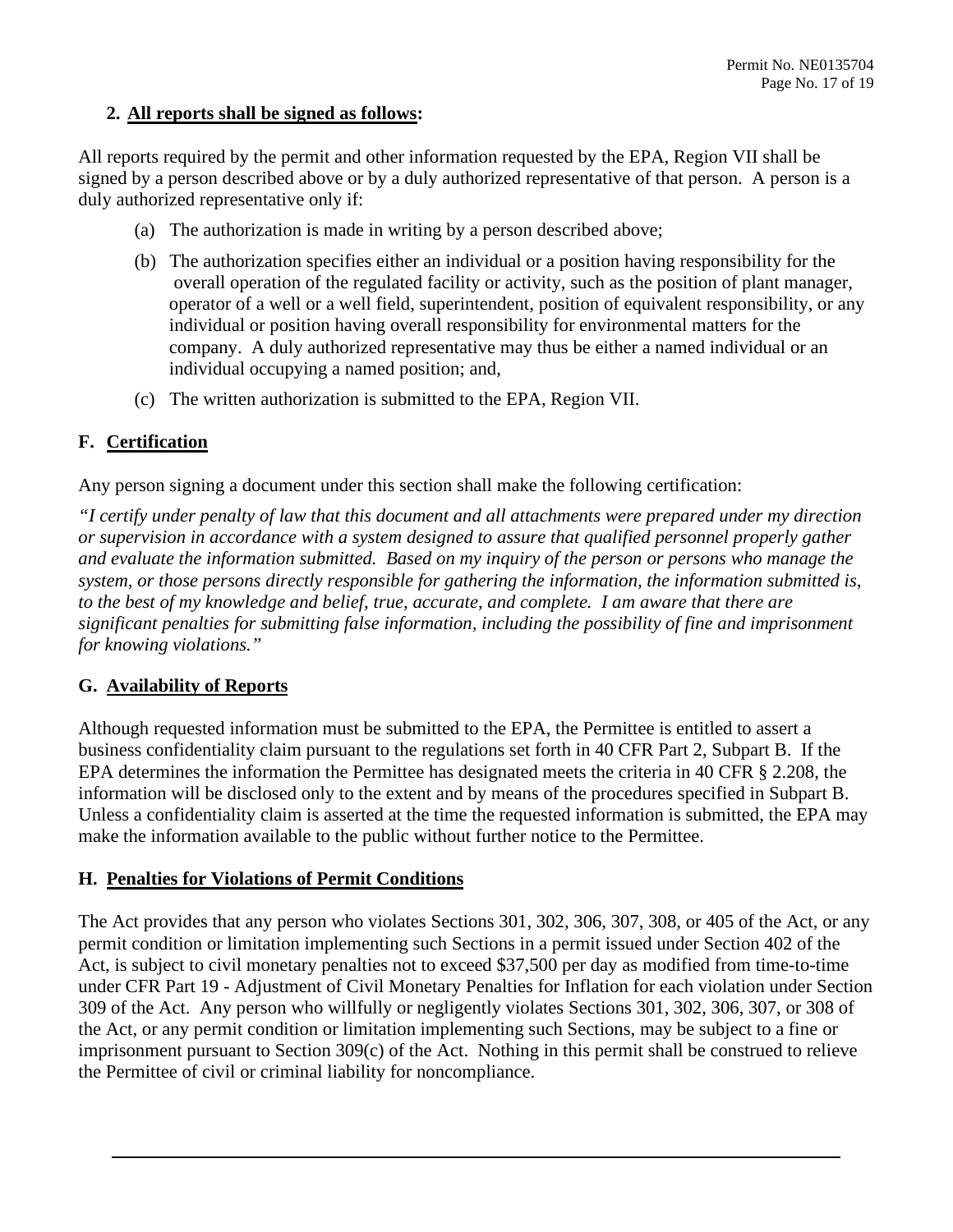## **I. Electronic Submission of Annual Reports**

 electronic reporting of NPDES information rather than the currently required paper-based reports from the permitted facilities (40 CFR Part 127). After the effective date of the Rule, Permittees will be required to The National Pollutant Discharge Elimination System (NPDES) Electronic Reporting Rule requires submit their Annual Report electronically using the EPA NPDES Reporting Tool (NeT).

## **DEFINITIONS**

**Dewatering Days** shall mean those days which have suitable weather and soil conditions for land application of accumulated livestock wastes:

Suitable soil conditions do not exist if:

- (a) the minimum amount to be applied through the irrigation system exceeds the capacity of the soil to store the moisture; or
- (b) the application rate exceeds the rate of water movement into the soil (soil infiltration rate). High soil moisture or frozen soils will reduce soil infiltration rates.

Suitable weather conditions do not exist if:

- (a) the air temperature is freezing; or
- (b) a precipitation event is occurring or, a precipitation event, capable of producing runoff and erosion, is forecast within 24 hours of the time of planned application.

**Director** means the EPA Regional Administrator or an authorized representative.

**Land application area** means land under the control of a CAFO owner or operator, whether it is owned, rented, or leased, to which manure, litter, or process wastewater from the production area is or may be applied. The act of application by the CAFO operator constitutes control and would fall within the bounds of "under the control", independent of any specific agreements.

 **Manure** is defined to include manure, bedding, compost and raw materials, or other materials commingled with manure or set aside for disposal.

**Multi-year phosphorus application** means phosphorus applied to a field in excess of the crop needs for that year. In multi-year phosphorus applications, no additional manure, litter, or process wastewater is applied to the same land in subsequent years until the applied phosphorus has been removed from the field via harvest and crop removal.

 of the following: spillage or overflow from animal or poultry watering systems; washing, cleaning, or **Process wastewater** means water directly or indirectly used in the operation of the CAFO for any or all flushing pens, barns, manure pits, or other CAFO facilities; direct contact swimming, washing, or spray cooling of animals; or dust control. Process wastewater also includes any water which comes into contact with or is a constituent of raw materials, products, or byproducts including manure, litter, feed, milk, eggs, or bedding.